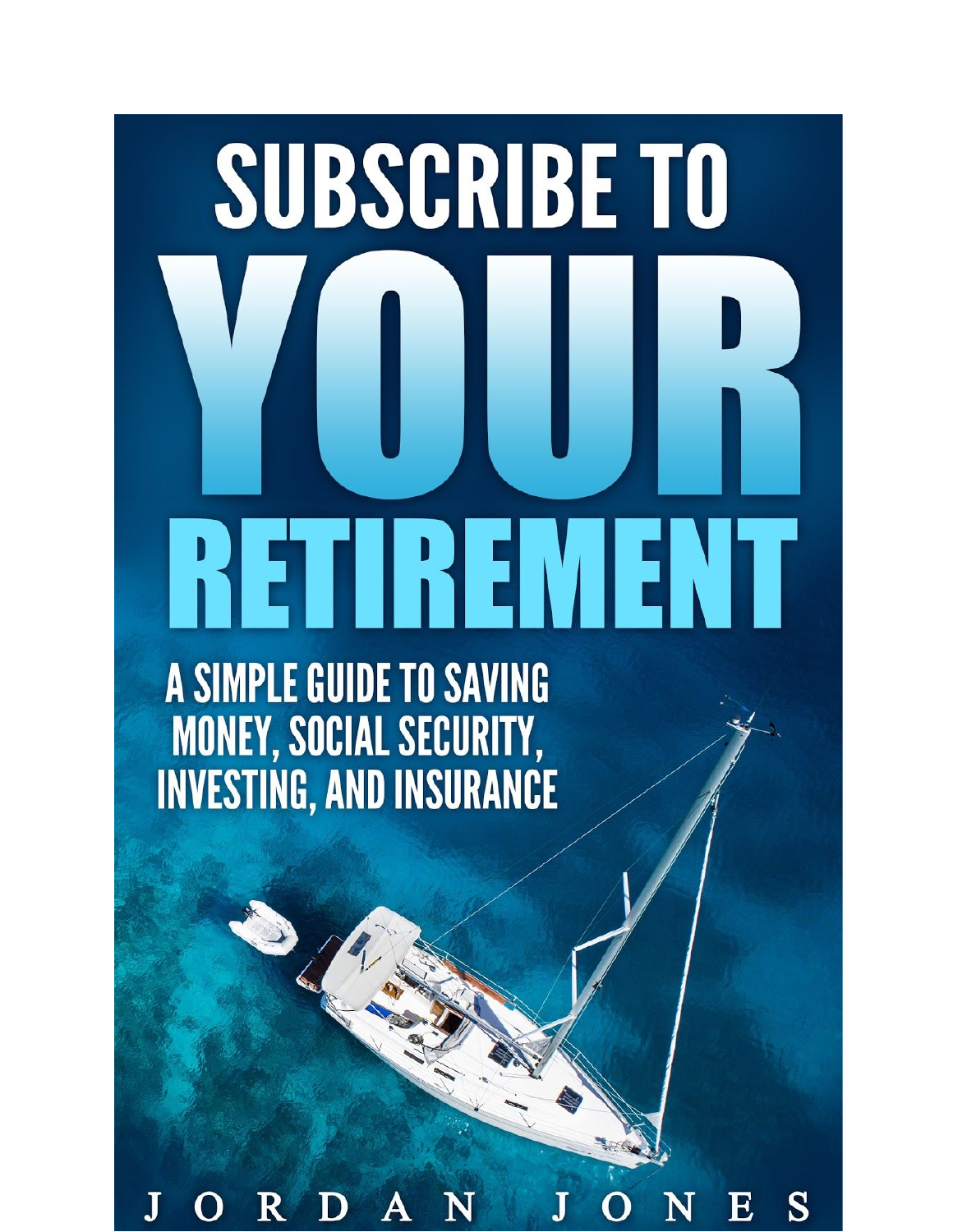# **Subscribe to Your Retirement**

By: Jordan Jones *Financial Services Professional*

## **Sections:**

Foreword

Section 1: Social Security

Section 2: Take it to the Bank

Section 3: Investing

Section 4: Insurance

Section 5: Now What?

#### **Some Important Considerations:**

Before we start, I'd like to point out that I am simply providing information that can help you make decisions. What you ultimately decide to do is entirely up to you.

The information provided is not written or intended as specific tax or legal advice. Jordan Jones, *Financial Services Professional*, is not authorized to give tax or legal advice. Individuals are encouraged to seek advice from their own tax or legal counsel.

It is important to acquire as much information as possible in order to make an informed Social Security filing decision because, one year after the Social Security filing decision is made, your options for making a change are extremely limited.

If you work for an employer that offers a retirement plan, your plan benefit may be subject to a Social Security "pension offset" provision. (Your 401[k] contributions and the employer match are not subject to a pension offset.) A pension offset may reduce the amount of your retirement plan benefit when you become eligible to collect Social Security retirement benefits. This reduction may apply whether or not you are collecting Social Security retirement benefits. This could be an important consideration as you make your filing decision. Your plan administrator can tell you whether your plan includes a Social Security pension offset provision and how it might affect your retirement plan benefit.

Some people, especially certain federal, state and local government workers, may be subject to the "Government Pension Offset" and the "Windfall Elimination Provision" which could decrease their Social Security Benefits.

The Social Security program was created by an Act of Congress. It is subject to change. In the past, Congress has made changes to the law which have impacted Social Security benefits. Congress can make changes to the law at any time that might impact benefits in the future.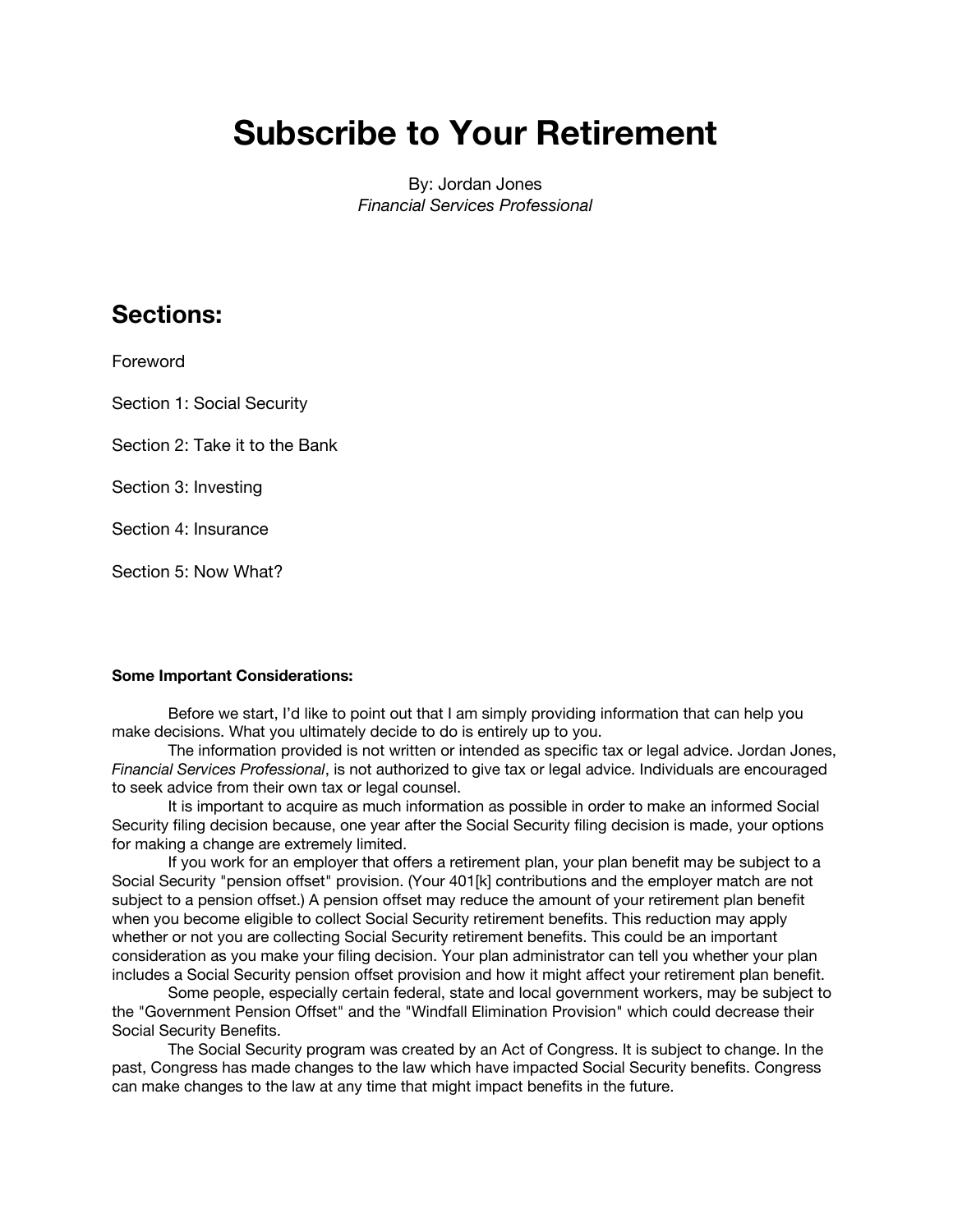Jordan Jones is a registered representative of and offers securities through MML Investors Services, LLC. Member SIPC, 6330 S 3000 E suite 600 Salt Lake City UT 84121, 801-943-6277

## **Foreword**

We live in a subscription-based consumer market. As I write this, I can (and do) subscribe to everything from free 2-day shipping, to television and movie streaming services, right down to the razors I use to shave my face. I've even seen subscriptions to wardrobe services where the latest fashion trend gets boxed and shipped out to me every month, in my size, so I can look my best. All of these subscription services get automatically drafted from my bank account or credit card, and I don't think twice about it. It's pretty awesome, actually. I get excited when a new package is in the mail or on my doorstep. Maybe you do too. I'm even more excited when it has my name on it. It's like getting a Christmas present 2–3 times per week. I love it.

You may be wondering what subscriptions have to do with saving money or even creating a total financial strategy. It's simple. I've spent almost the last decade helping to teach individuals, families, and companies how to save money. In the past, I viewed my competition as being another financial professional, insurance company, or investment firm. But about five years ago I realized that was no longer the case. My real competition was companies like the online mega retailers promising free 2-day shipping, and the thousands of subscription services making it so easy for people to buy into on a monthly basis. I realized that these types of companies were competing for the exact same thing I was, your discretionary dollars.

It became clear to me that people (including myself) have been sucked in to subscribing to all kinds of different types of services and auto-shipments. But we were neglecting to subscribe to the one thing which could benefit us the greatest when we needed it most, our savings and retirement accounts.

I hereby commission you to read through the few short pages in this booklet and start to take action by subscribing to your own financial strategy. By doing so you will gain the insight, knowledge and tools to start putting your hard earned dollars towards the most important subscription service on the planet, **your own contributions to your retirement!**

Thanks for reading,

Jordan Jones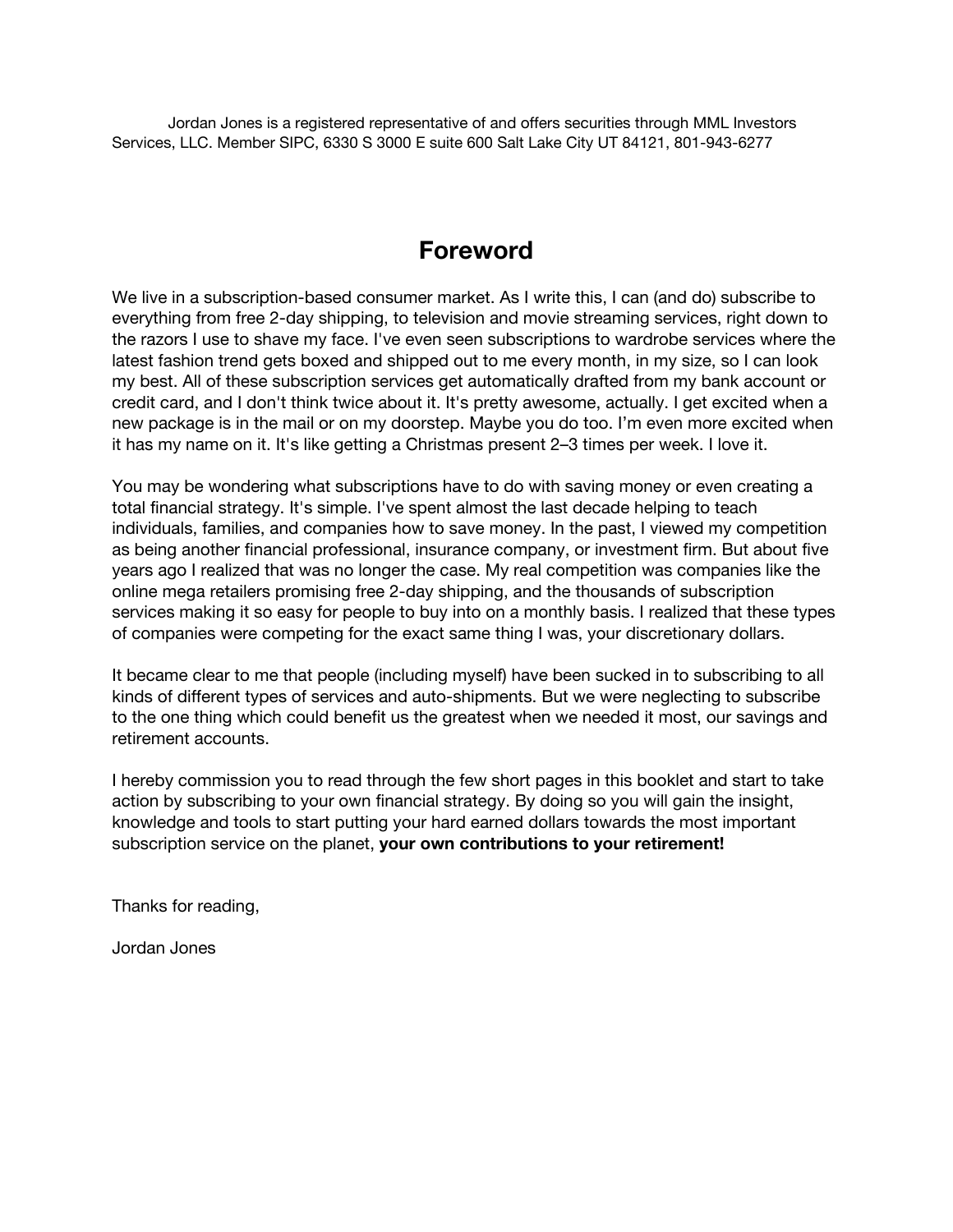# **The Purpose of This Booklet**

My goal in writing this booklet is simple, and I believe achievable. **I intend to help 1,000 people in 2017 better understand financial concepts, and begin to implement a savings strategy.**

Please consider me an available resource in helping you, your family, or your employees get on track. I am available to schedule a time to meet with you either in person, at my office located in Salt Lake City, Utah, or remotely via telephone or Skype video call.

there is absolutely no fee and no obligation for my consultation, now or later.

To schedule a consultation, you can call my office directly at 801-453-2259.

-Jordan Jones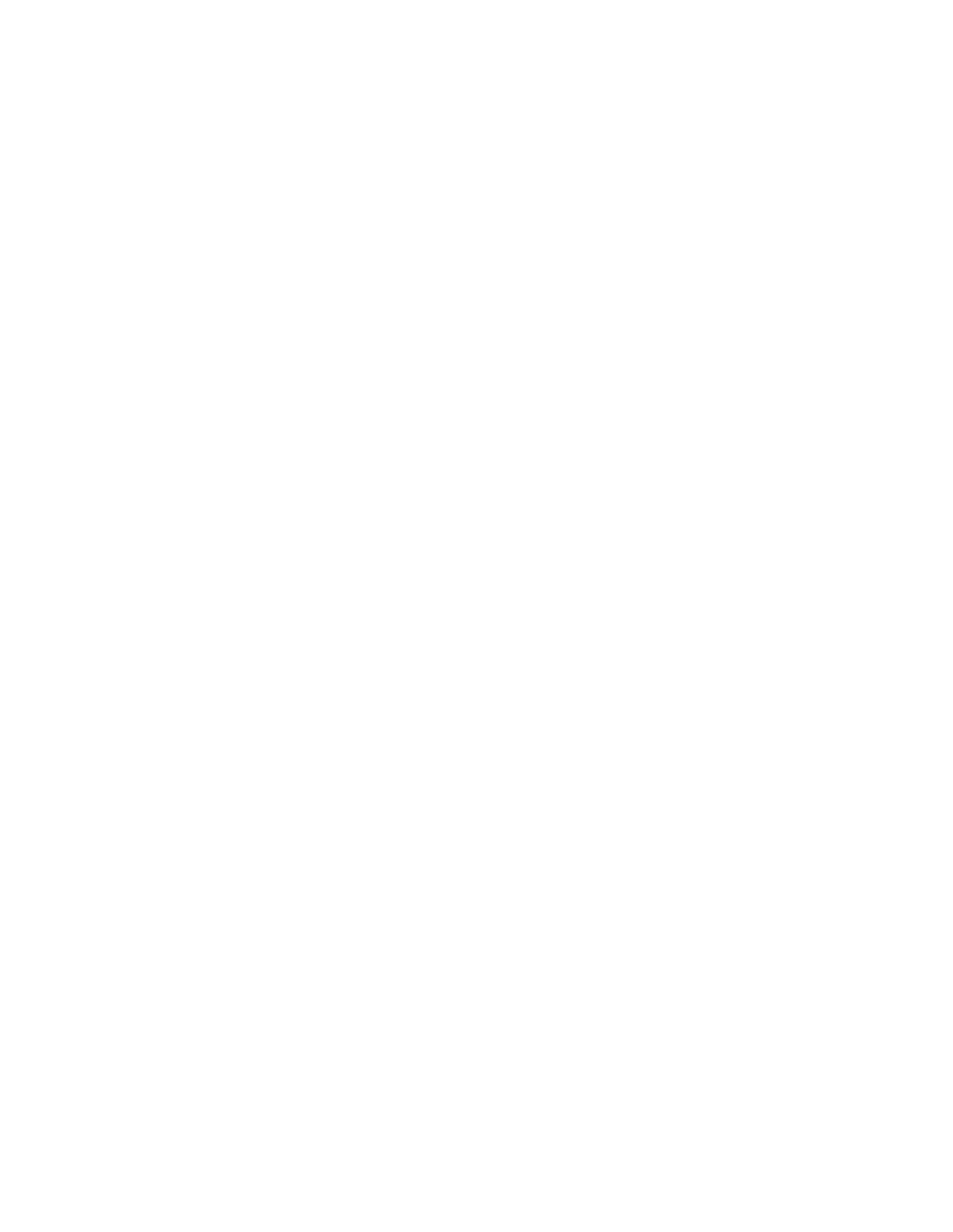## **Section 1: Social Security Retirement Benefit (We are already subscribed)**

## **The Myth: "Social Security will not be around when I retire."**

I was recently reading a book written by the late John F. Savage, CLU. In my opinion, John is arguably the most successful financial services professional of all time. In his book, John mentions that numerous clients keep telling him they don't believe Social Security will be around when they actually get to retirement. I found this to be remarkable because the book was written in 1986, over 30 years ago, and Social Security benefits are still getting paid out today to over 60 million beneficiaries, at around 74 billion dollars paid out... per month!\* People were concerned 30 years ago, and people are still concerned today. Social Security is likely not going away. In fact, Uncle Sam legally requires you and I to subscribe to the program with a portion of every paycheck!

While, in my opinion, Social Security is not going away, we have seen some major changes over the last few years to the system, and I am certain we will continue to see changes over the next five to ten years. But, before we get to the possible changes you and I will have to adapt to, let's look first at how you qualify for Social Security.

## **How to Qualify:**

#### **We earn "credits" toward our Social Security benefit. Here is how:**

- Income needed in 2017 to earn 1 credit: \$1,300
- Maximum of 4 credits per year can be earned. \$5,200 total
- If you were born in 1929 or later, You need to work for over 10 years **OR** earn 40 credits to qualify for your benefit.

Plain and Simple: The longer you work and the more you earn, the higher your benefit.

People always ask: "How do I find out what my current benefit is?" It's easy; point your web browser to: <https://www.ssa.gov/myaccount/>, register an account, and you can immediately see (\*pending future changes) what you're on track to receive. It's amazing how often I sit down with people and they have no clue what their Social Security benefit is. You need to know.

Knowing your benefit amount gives you a great starting point in creating a savings plan.

## **The future of Social Security**

Believe it or not**,** the Social Security Administration publishes a summary of the previous years' earnings in its annual report. Here are some key points from the most recent 2016 summary:

**•** As of year-end in 2014, The OASDI Trust Fund (aka Social Security's Savings Account) had a balance of \$2,789 billion dollars in the fund.\*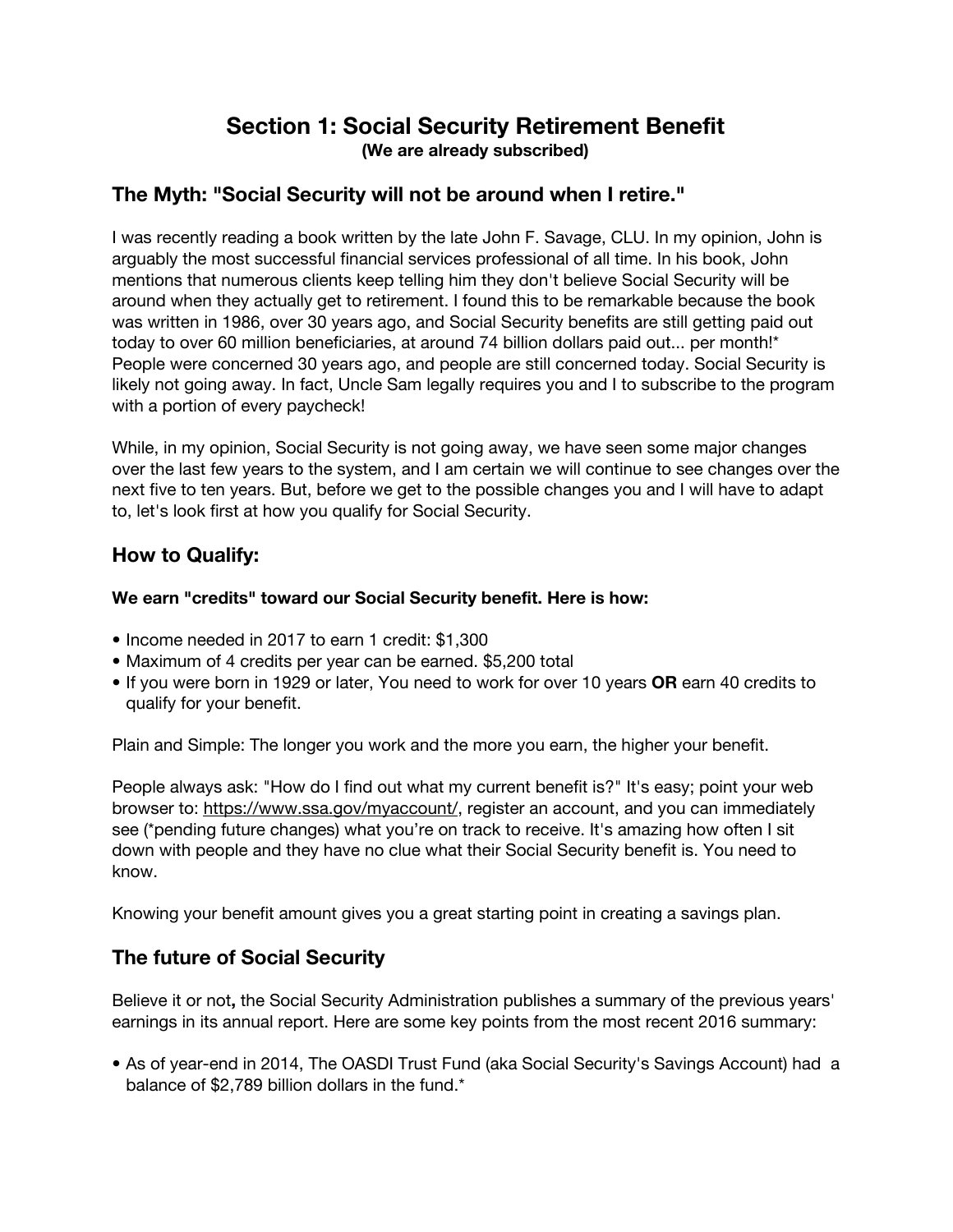- **•** In 2016, working American's paid \$920 billion **into** Social Security, and \$897 billion was paid **out.** So...
- Between the beginning of 2015 and the beginning of 2016, The OASDI Trust Fund grew from \$2,789 billion to \$2,813 billion.\*

MEANING...THE SOCIAL SECURITY OASDI TRUST FUND **INCREASED** OVER THE YEAR!

Now that's not necessarily the case moving forward. According to the same report, and with around 10,000 "Baby Boomers" currently retiring every day in America, the Annual Report projects that the OASDI Trust Fund (savings account) will be depleted by year 2034 (17 years from now), and the dollars being paid into Social Security by taxpayers will only cover 79% of the program cost.\* This is the big problem Washington is trying to fix, and according to the 2013 National Academy of Social Insurance Report – "Strengthening Social Security, What Do Americans Want?" here are some ideas being kicked around to help solve the problem and raise more money into the system:

#### **Washington may raise more money by:**

-Lifting the earnings cap to raise taxes (currently at \$127,200) -Increase future contribution rates (more money deducted from you and me to pay for it)

and/or...

#### **Reduce the benefit:**

-Raise the retirement age. In other words, make people wait longer to take the benefit -Use different CPI formula for the Cost of Living Adjustment

I suspect we will see a combination of all or some of the above options over the next several years. The key takeaway in this section is for you is to start to understand your own personal benefit so that you can adjust accordingly when future legislation and changes are made to the system.

### **When is the best time to file for my Social Security benefit?**

I get asked this question quite often by people getting close to retirement. The answer is different for everyone, and for a number of different reasons. Some people simply never subscribed to their own savings and retirement plan throughout their working life and have the "Social Security Only" retirement plan. I don't recommend this plan.

There are some big disadvantages to taking your benefit before when Social Security declares your "full retirement age". Your full retirement age is based on the year you were born. If you were born after 1960, then your full retirement age is 67. However, you are eligible to start taking your benefit at age 62. But keep these key points in mind before doing so:

**•** Your monthly retirement benefit gets reduced by 5% for each year you file prior to your full retirement age. An example of this would be if your full retirement age is 67 and you have earned a monthly benefit of \$1,500 starting at age 67. But you file at age 62. You will get a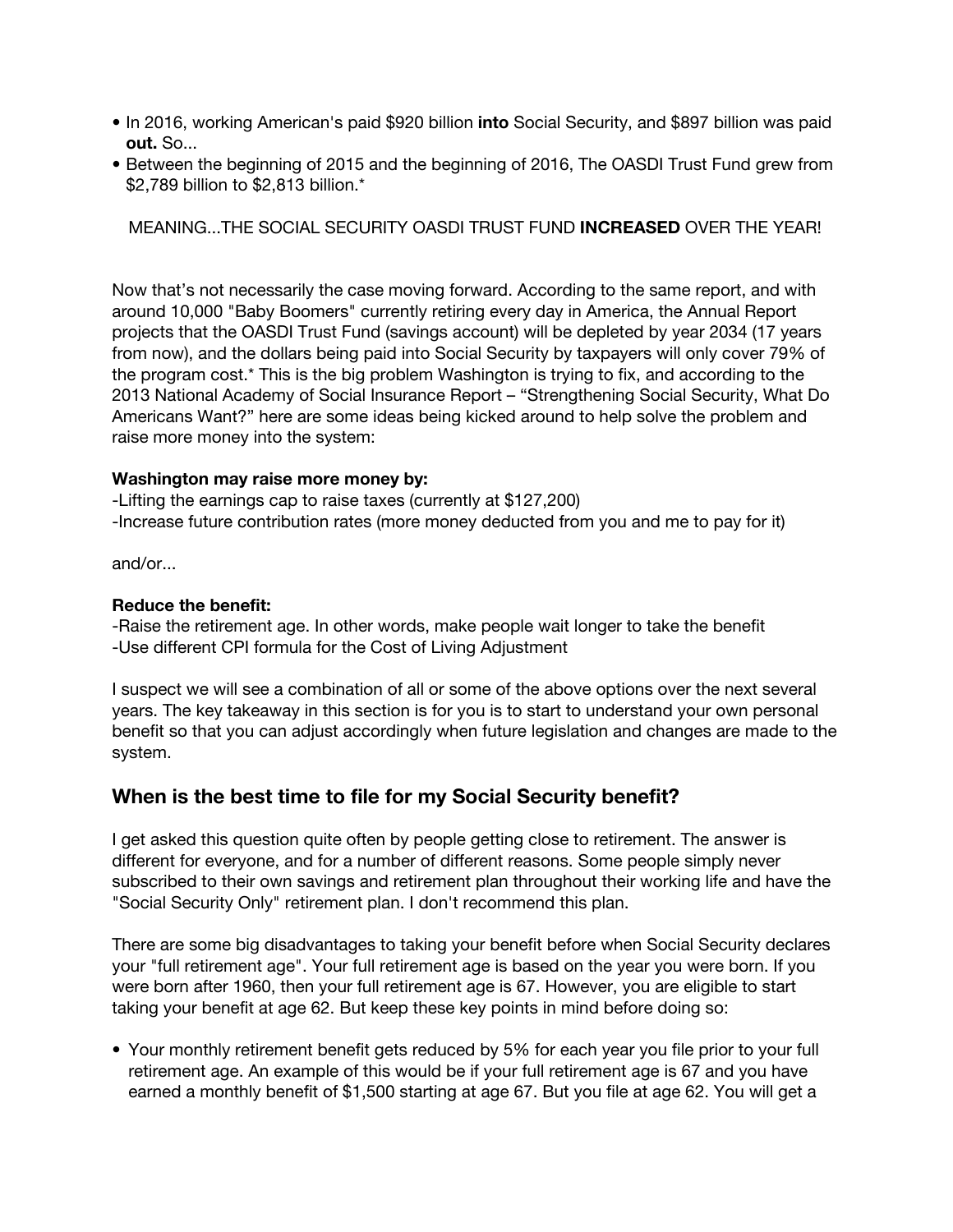25% decrease in pay because you filed 5 years early (5% per year x 5 years) and now you receive a monthly check of \$1,125 per month instead of \$1,500.

**•** Because you filed early, you also can't simply go back to work and get both a paycheck and your social security check at the same time. For every two dollars you earn as income, your Social Security will get reduced by one dollar up to a certain limit. For more information on filing early and continuing to work, I would advise you to speak directly with myself, or with your current financial or tax professional.

Side note: if you do decide to wait until your full retirement age to file. You can work as much as you want and collect both your income and your social security benefit at the same time!

Ultimately, the best time to file for Social Security has one wild card: longevity. If you have a long-life expectancy and heritage in your family, it may be better to wait and file at full retirement age or later. On the other hand, if your health or your family tree does not have very long branches, it would most likely be better to file for your benefit sooner, rather than later.

If you are reading this booklet and you are within five or so years of filing for Social Security benefits, I have access to a Social Security Explorer Pro, a wonderful software program which allows us to look at various filing strategies, at different points in time, to see what makes the most sense for you. We can look at different scenarios together at my office, or we can do it remotely by way of Skype technology.

Sources:

\***Social Security Beneficiary Statistics, June 2015 at** <https://www.ssa.gov/OACT/ProgData/icpGraph.html>

**\*Social Security Administration Benefits Planner: Retirement Credits at** <https://www.ssa.gov/planners/retire/creditsa.html>

**\*Social Security Administration: Office of the Actuary, Status of the Social Security and Medicare Programs, a Summary of the 2016 Annual Reports at** <https://www.ssa.gov/oact/TRSUM/tr16summary.pdf>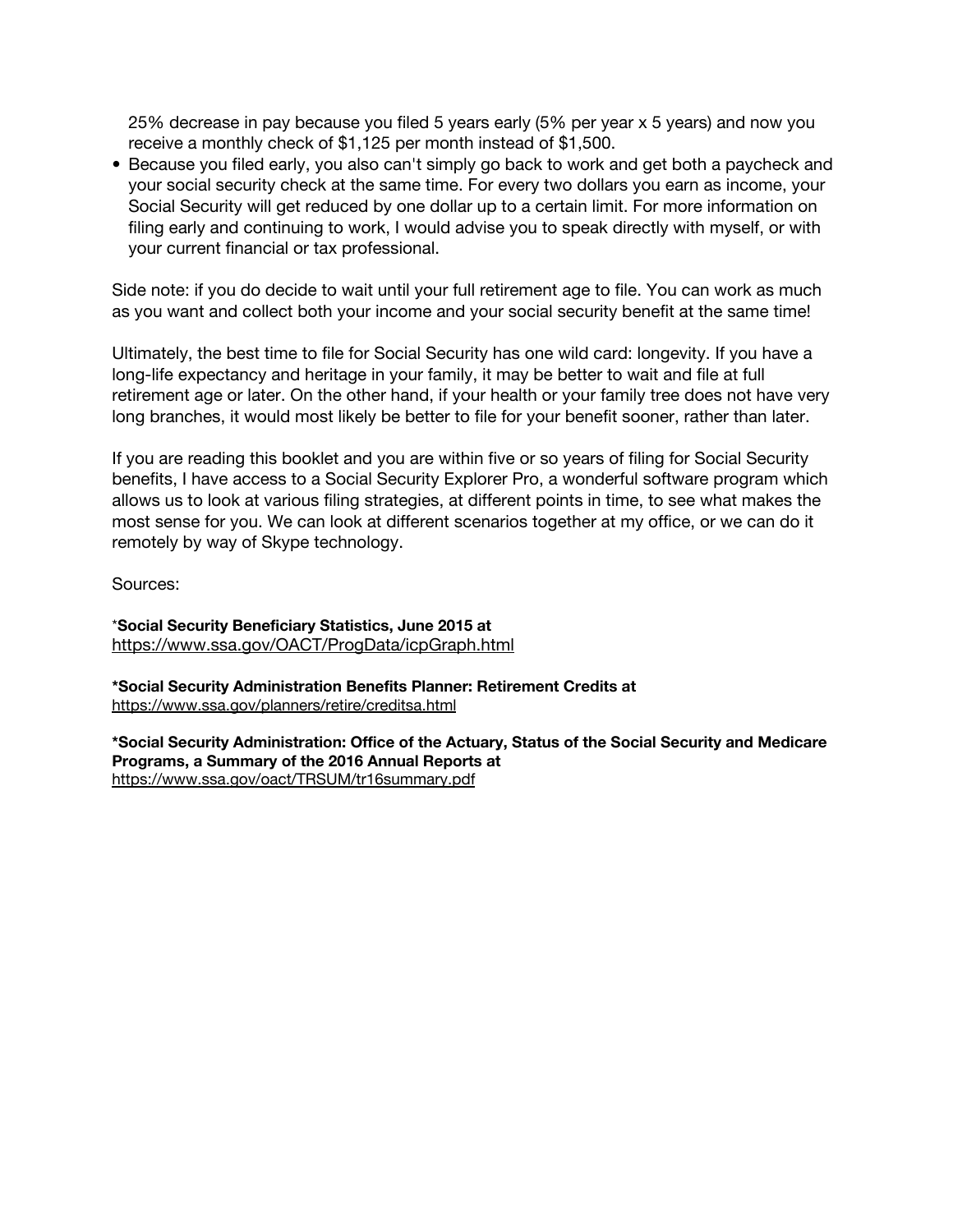# **Section 2: Take It to the Bank**

Despite all that you have heard from radio, TV, blogs and any other type of advertising, the single most important account in your total financial portfolio may be your **bank account**.

Your bank account has 100% liquidity which is vital for short term savings, emergencies, etc. In most cases, your money is accessible in almost seconds via a quick website log-in or mobile device, and it brings peace of mind backed by the FDIC (up to a certain amount). "But Jordan, what about IRA's with their tax advantage and attractive interest rates or rates of return?" My response is that you and others may be far better off giving priority to your bank or credit union account. For all the "sexiness" of an IRA, it comes with a payout only without penalty after age 59 and a half. Plus, if you try to take money out early, you pay a 10% penalty including taxation, and most people might not be able to wait almost two to three decades to access their money, depending on their savings goals.

That being said, I also understand the difficulty in making regular, subscribed deposits into a bank account. When helping a client create a financial strategy, I start the process with clients by teaching them to set a goal and to have one-third of their annual income saved in the bank. I will also tell you that most people I meet with do not have one-third of their income in the bank when they come to my office. That's okay. I don't necessarily care how long it takes us to reach this goal, as long as we are working toward it.

Once we have established and implemented a savings plan, working toward one-third of your income in the bank, only then do we move into the investments and insurance products to address any gaps you may have in your financial strategy.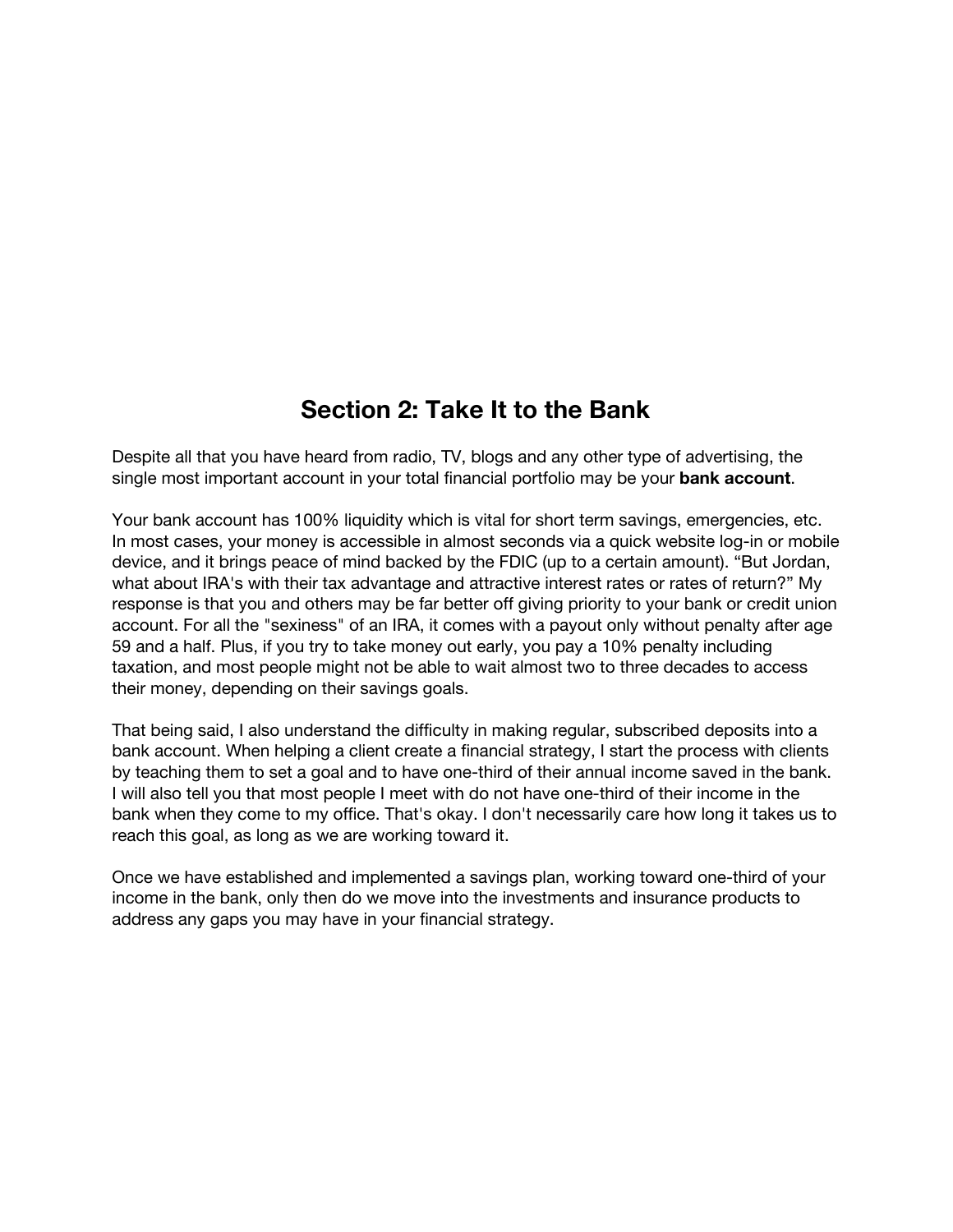# **Section 3: Investing**

Investments come in all shapes, sizes and smells. I'm not going to cover the thousands of different types of investments available to you in this section. I will, however, highlight some of the more common accounts people own or hope to own depending on their own financial needs.

Reaching your investment goals cane sometimes take many years with discipline, consistency and a "subscription" mentality. You will have some winners, some losers, and even some you're just happy to break even on. The key to a sound investment portfolio is balance. Being too heavily invested in one area can put you at risk. Diversification\* is the goal. If you are uncertain about how diversified your current strategy is, it would be worth your time to schedule a no cost/no obligation consultation and we can review your current portfolio together.

## **Common Investments:**

**IRAs, SEP-IRAs, SIMPLE IRAs, 401k, TSP, Defined Contribution Plans, Defined Benefit Plans, etc.** – In some cases, these types of accounts will have the largest account balance. This can be due to the IRS placing certain rules and restrictions to access these accounts before we reach a certain age. Because the IRS makes it more difficult for you and I to access this money, along with the option to make consistent contributions from your paycheck, these accounts can grow to have the most money in them at retirement. For example, if you are contributing to your employer sponsored 401(k) plan, you are making contributions into this account every time you get paid. The investments in these accounts are usually invested in stocks, bonds, and/or mutual funds.

**Real Estate** – I typically only count real estate as an investment once a property is sold. When someone sells their existing home and buys a new home they are usually just trading an old mortgage for new mortgage, and applying any equity they may have created. Borrowing money at an interest rate is not an investment, and it never will be. Now, unless you sell your home for a gain, and move into an apartment, that money isn't counted.

**High Risk Investments** – While higher risks may be appropriate for younger investors. Be careful when it comes to gambling and other "get rich quick" opportunities. When the too good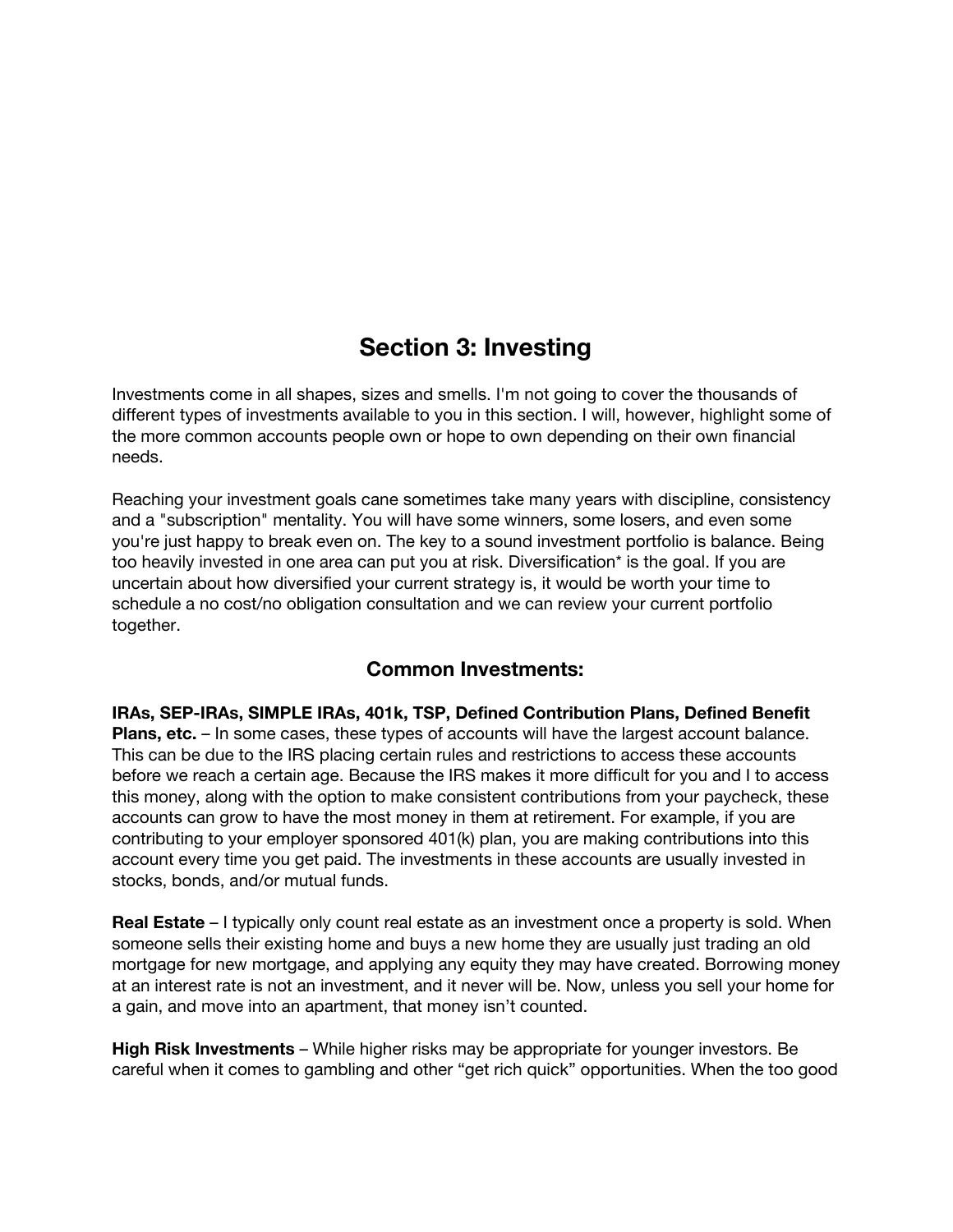to be true investment comes along, be sure to do your homework and in some cases seek outside legal or professional advice before pulling the trigger.

Now, I know there are many more investment options out there than what I listed above. These are just some of the more common places where I see people saving money on a day-to-day basis. The main takeaways I hope you get from this short section on a tall topic are:

1 – It may be beneficial to have a \*well-diversified investment portfolio

2 – You must do what works best for you. With all the different options available, the more you educate yourself, the better off you will be. It's also worth taking the time to understand your employer's retirement plan. Do they match? When are you vested? Etc.

3 – Most people can use some help. Whether it's me, or your current financial professional, if you're unsure how well positioned you are, or don't know where to start, you don't have into go it alone. It's fascinating to me how many people attempt to manage their investments on their own.

Most often, a financial professional receives commission from products sold (unless you are looking for investment advisory services or financial planning). I recommend setting up a time to meet in person or via Skype where we can go through some exercises to review your current portfolio or help construct a new one. You don't have to go it alone.

\*Diversification – Asset Allocation does not guarantee a profit or protect against loss in declining markets, There is no guarantee that a diversified portfolio will outperform a non-diversified portfolio or that diversification among asset classes will reduce risk.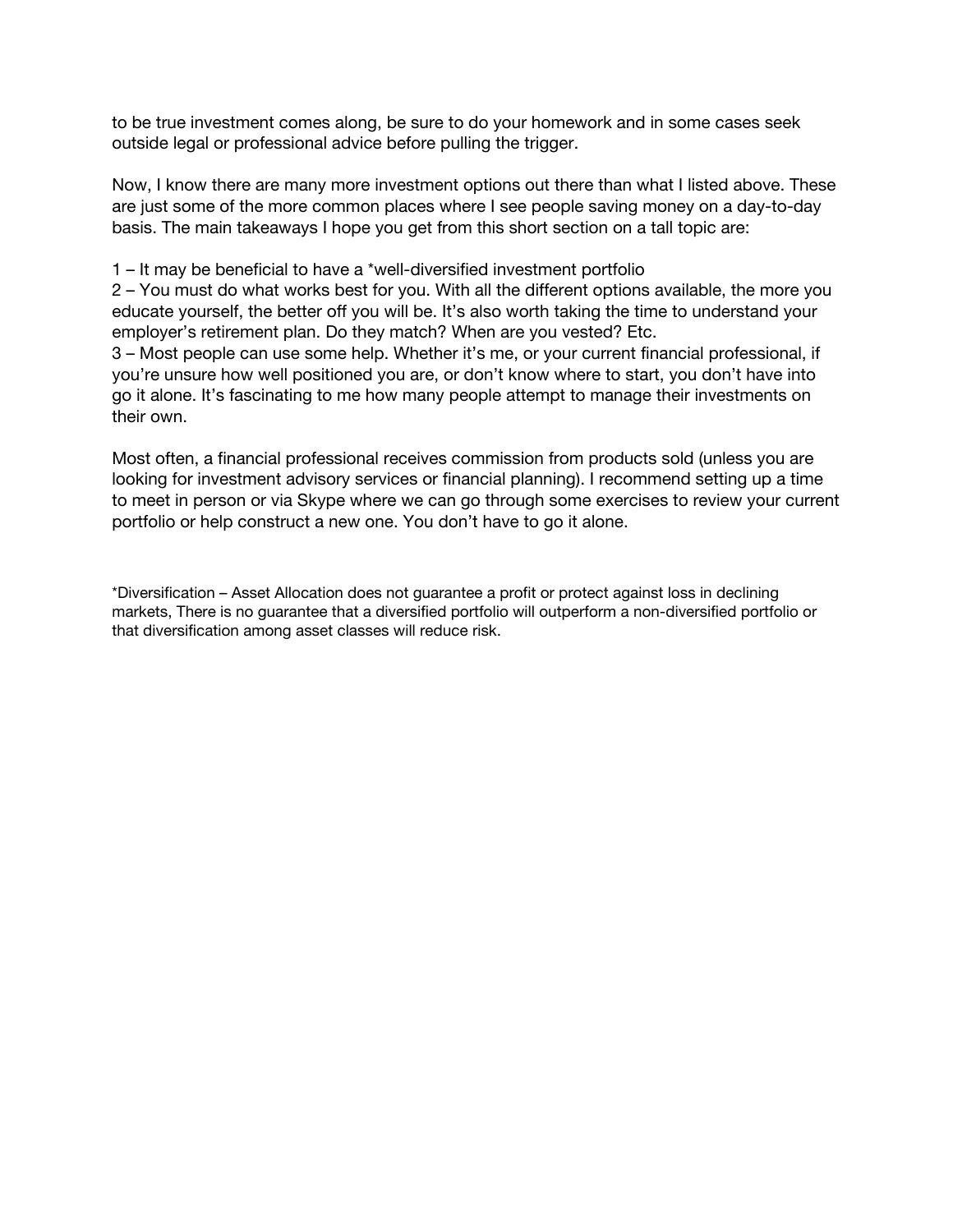## **Section 4: Insurance**

In some respects, insurance is the most important planning you will do. Having a properly designed protection plan in place is the catalyst to all your other strategies falling into place. These financial insurance products consist of your life insurance, disability income insurance, and long term-care coverage. Keep in mind that these products are usually underwritten based on your age, and overall health which ultimately determines cost.

When it comes to insurance planning, imagine you and I sat down together, and I were to suggest to you the set of questions below. You should be able to answer either yes or no (I don't know is not an acceptable answer):

Me: **"You probably have a strategy in place where, if you became disabled for 6 months, 6 years, or even longer, you would have a portion of your income coming in to help cover your expenses, whether or not you are able to work?"**

If you answered no, disability income protection may help solve this important problem.

Me: **"You probably have a policy in place to help protect the financial security of your family or business if you were to die prematurely?"**

If you answered no, life insurance may help give you peace of mind in this situation.

Me: **"You probably have a strategy in place to help cover the costs for when you/your spouse may reach the stage in life when you need long term care and may need professional care either at home or in a facility, and your plan helps ensure you will not be a physical or financial burden to your children, or those who are going to care for you?"**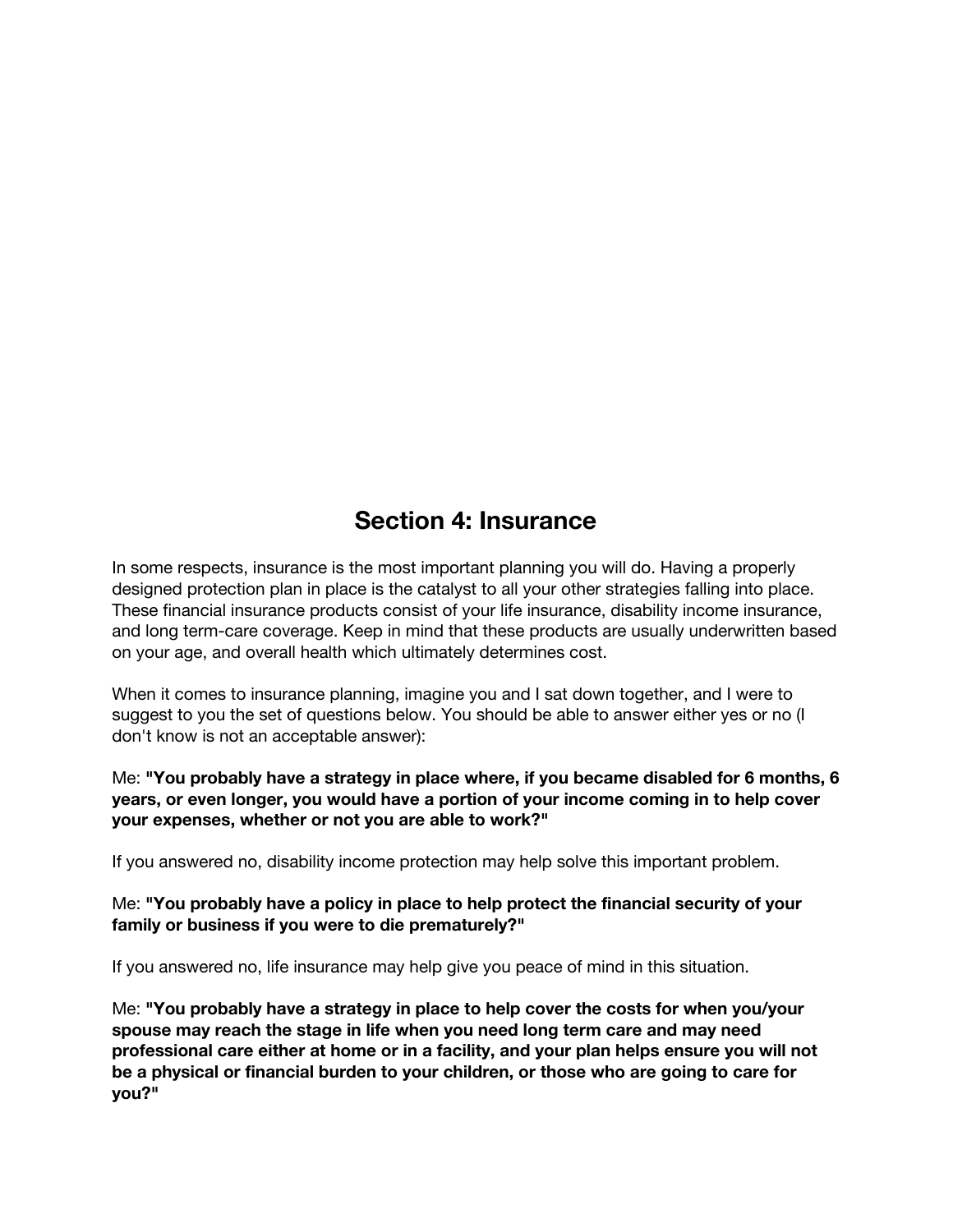If you answered no, let's talk about options available to you.

If you answered "no" to any of the above statements, an assessment may need to be done by an appropriately licensed professional to help determine your specific needs and possible gaps. As I mentioned earlier, an efficient protection plan can be the catalyst to all the other parts of your financial strategy falling into place. Here is an example of why this is so important:

#### **The Need for Disability Income Insurance:**

Suzy, age 35, is a single mother of two who is working as a dental hygienist for a local dental practice. Suzy works hard. She shows up on time every day, and she contributes to her employer's 401k plan as her sole savings account for retirement. She's on track to retire at age 67. One day, Suzy is chasing her daughters around the house and accidentally slams her hand in the door. A visit to the ER reveals that both her index and middle fingers are broken. It will take several months to heal, and she may not gain full movement back in one of the fingers. Suzy is sick about not being able to work in her trade and provide for her children. Suzy does not own a disability income insurance policy and now her income could stop or be significantly reduced because she is unable to work at her usual capacity, and her contributions to her 401k could stop completely, affecting her path to retirement.

Had Suzy covered herself against this situation with disability insurance, she would have the peace of mind of knowing that apportion of her income would be arriving soon from her insurance policy. She would not have to move out of her home because she could no longer afford it, as well as food or other expenses. All this would still be covered for her and her girls going forward. Suzy could still even make contributions to her retirement account and stay on track for retirement. Most people can avoid this risk with disability income insurance. This type of insurance typically costs around three to five percent of their annual income. Very inexpensive!

This is a great example of how the protection portion of a financial strategy is so important. If you can't work, it's hard to make an income. If you don't have any income, it's even harder to invest and save for retirement!

#### **Life Insurance:**

Life insurance is crucial. Lately I have seen a dramatic rise in the amount of crowd-funding posts on social media asking me to donate to a family whose primary breadwinner passed away unexpectedly, leaving the surviving spouse with four children to feed, a home to either pay for, or to be forced to sell. On top of this, the surviving spouse now must leave the kids with a relative or babysitter to return to the workforce so they can put food on the table.

This outcome should never happen. Life insurance may be more affordable than you think. For example, A thirty five year old male who doesn't use tobacco, and is in standard health can currently get a 10 year level term policy with a \$500,000 death benefit for around \$27 per month through Massachusetts Mutual.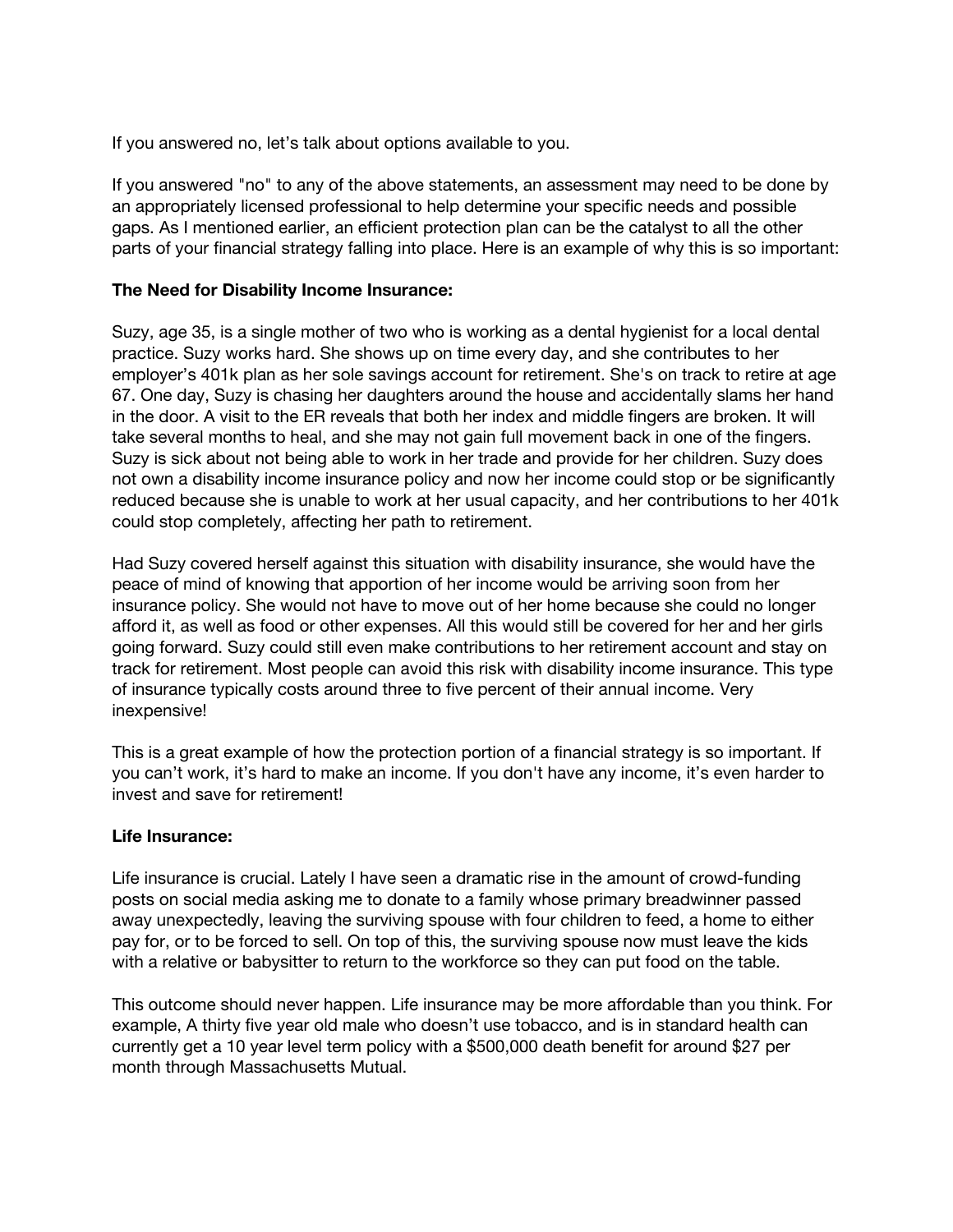If you don't have life insurance coverage, don't know if you have enough coverage, or don't think you need life insurance, please call my office at 801-453-2259 and we can work together to protect the people who matter most to you. Your life insurance plan needs to be serviced and reviewed at least annually. Keep in mind that the costs for coverage are the same no matter where you buy it. Different companies underwrite differently, which determines their cost. But a policy with ABC company will be the same with ABC, no matter what agent sells it to you. There are no discounts on life insurance.

#### **Long Term Care:**

The need for long term care can happen to anyone… at any time. It could be you, your spouse or partner, a parent, or even a sibling. The need for long term care could come from being chronically ill, from a severe cognitive impairment or something as unexpected as an accident or injury.

Many important questions arise when the need for care arrives:

- Who will take care of me?
- Will I be able to stay at home?
- How will I pay for care?

By now you hopefully understand that the choices you make today will impact your future lifestyle, and the quality of life you experience. Now, while you're healthy, is the time to think about and plan for those unexpected things that can happen in life. Long term care may take place at home or in assisted living facilities and it can also be provided in a community setting, in a nursing home or in a hospice facility. People with long term care needs may initially receive assistance at home or in community-based settings before moving into more intensive care settings.